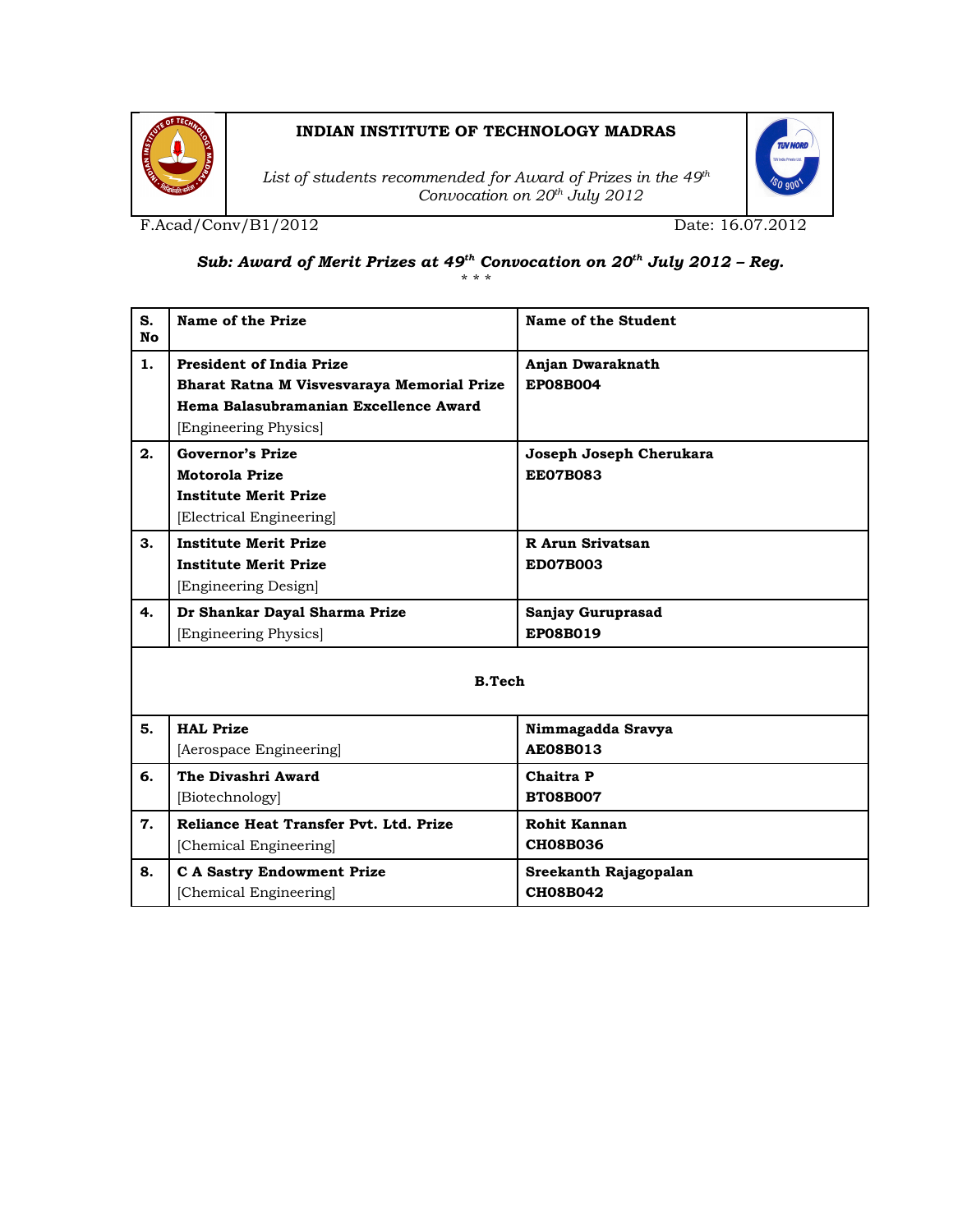| S.<br>No        | Name of the Prize                                          | Name of the Student                           |  |
|-----------------|------------------------------------------------------------|-----------------------------------------------|--|
| 9.              | Larsen & Toubro ECC Endowment Prize<br>[Civil Engineering] | Srinivasan G D<br><b>CE08B040</b>             |  |
| 10              | <b>B Ravichandran Memorial Prize</b>                       | Rakesh Ramesh                                 |  |
| $\bullet$       | [Computer Science & Engineering]                           | <b>CS08B044</b>                               |  |
| 11              | <b>Siemens Prize</b>                                       | Shaileshh Bojja Venkatakrishnan               |  |
| $\bullet$       | [Electrical Engineering]                                   | <b>EE08B029</b>                               |  |
| 12              | <b>Banco Foundation Prize</b><br>[Mechanical Engineering]  | M Brij Bhushan<br><b>ME08B112</b>             |  |
| 13              | Sivasailam Merit Prize                                     | Rakesh Sridhar                                |  |
|                 | [Mechanical Engineering]                                   | <b>ME08B044</b>                               |  |
| 14              | Vaidy Krishnan Memorial Prize                              | <b>Achyuth Sanjay</b>                         |  |
|                 | [Mechanical Engineering]                                   | <b>ME08B002</b>                               |  |
| 15              | Dr Dhandapani Memorial Prize                               | Kirthi C                                      |  |
|                 | [Metallurgical & Materials Engineering]                    | <b>MM08B011</b>                               |  |
| 16              | <b>American Bureau of Shipping Prize</b>                   | Karthik Balaji S                              |  |
|                 | [Naval Architecture & Ocean Engineering]                   | <b>NA08B023</b>                               |  |
|                 | <b>Dual Degree</b>                                         |                                               |  |
| 17              | Dr V Mohan Raman Prize                                     | Shivaram N V                                  |  |
| $\bullet$       | <b>Mayan Prize</b><br>[Aerospace Engineering]              | <b>AE07B030</b>                               |  |
| 18              | <b>Biocon Prize</b>                                        |                                               |  |
|                 | [Biotechnology]                                            | <b>Shreyas Rangan</b><br><b>BT07B039</b>      |  |
| 19              | <b>B Ravichandran Memorial Prize</b>                       | Thimmineni Ravikeerthi                        |  |
|                 | [Chemical Engineering]                                     | <b>CH07B056</b>                               |  |
| 20              | Dr N R Dave Prize                                          | Nikhil S                                      |  |
|                 | [Civil Engineering]                                        | <b>CE07B054</b>                               |  |
| 21              | <b>Alumni Association Prize</b>                            | Kirtika Bharatraj Ruchandani                  |  |
| $\bullet$       | [Computer Science & Engineering]                           | <b>CS07B040</b>                               |  |
| 22              | <b>Philips India Prize</b>                                 | Ananda Narayan                                |  |
|                 | [Electrical Engineering]                                   | <b>EE07B058</b>                               |  |
| 23              | Prof G V N Rayudu Memorial Prize                           | Sameer Bardapurkar<br><b>MEO7B074</b>         |  |
| $\bullet$       | [Mechanical Engineering]                                   |                                               |  |
| 24              | <b>Giri Brothers Prize</b><br>[Mechanical Engineering]     | P Bhanu Chander Reddy<br><b>MEO7B067</b>      |  |
|                 | S Anantharamakrishnan Memorial Prize                       |                                               |  |
| 25<br>$\bullet$ | [Metallurgical & Materials Engineering]                    | <b>Navale Sanket Sunil</b><br><b>MM07B030</b> |  |
| 26              | Goodearth Shipbuilding Pvt. Ltd Prize                      | <b>Neshal Das</b>                             |  |
|                 |                                                            |                                               |  |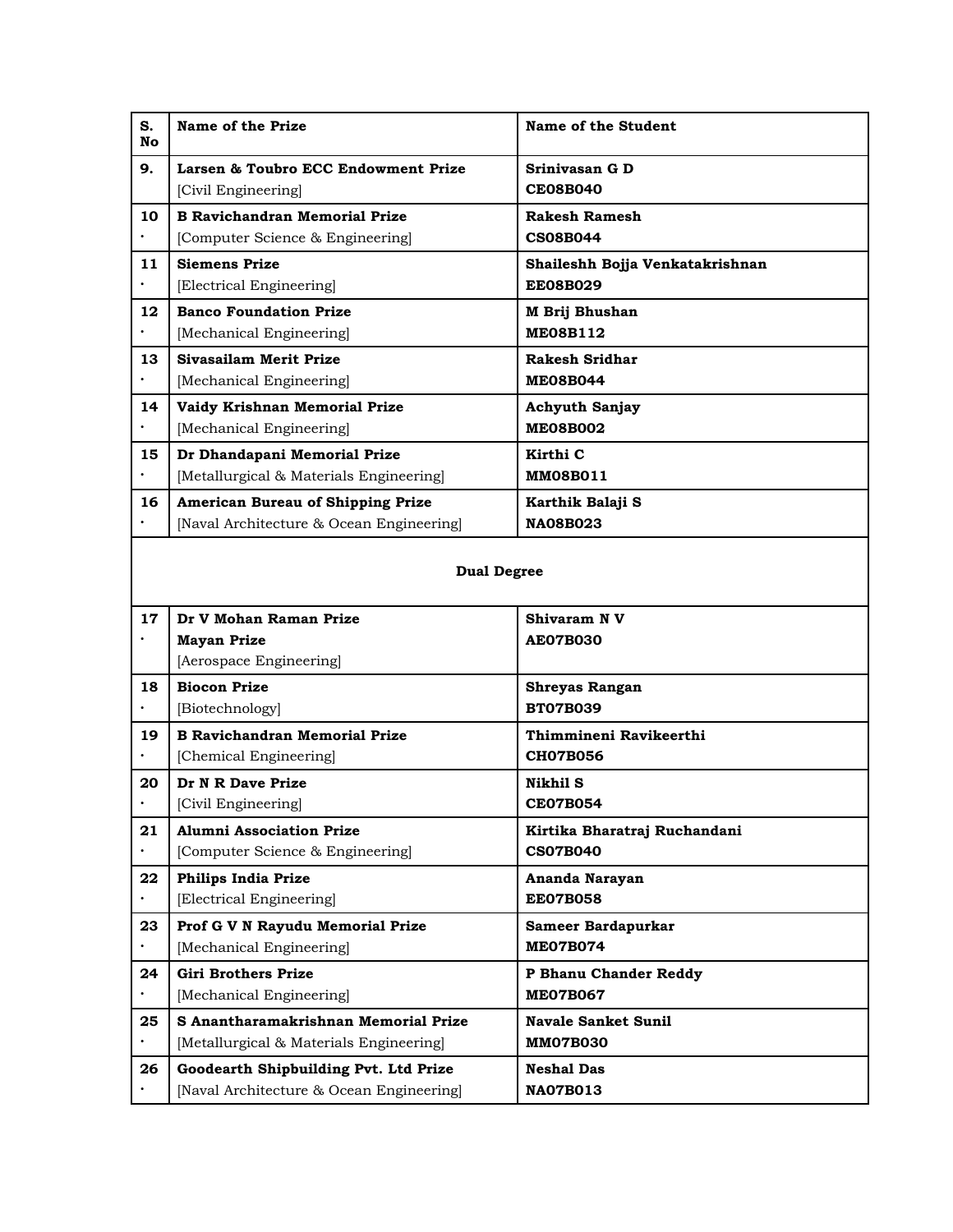| S.<br>No.   | Name of the Prize                          | Name of the Student                     |  |
|-------------|--------------------------------------------|-----------------------------------------|--|
| P.G.DIPLOMA |                                            |                                         |  |
| 27          | <b>Institute Merit Prize</b>               | <b>Bhavya S</b>                         |  |
|             | [Civil Engineering]                        | <b>CE11G002</b>                         |  |
|             |                                            |                                         |  |
|             | <b>M.A.</b>                                |                                         |  |
| 28          | <b>Prof A Ravindran Prize</b>              | <b>Vishnu Prasad</b>                    |  |
| $\bullet$   | [Integrated Five Year M.A. Programme- Eco] | <b>HS07H029</b>                         |  |
| 29          | Dr Dilip Veeraraghavan Memorial Award      | <b>Sudheesh Ramapurath Chemmencheri</b> |  |
|             | [Integrated Five Year M.A. Programme- DS]  | <b>HSO7H023</b>                         |  |
| 30          | Prof A V Krishna Rao Memorial Award        | <b>Harigovind G</b>                     |  |
|             | [Integrated Five Year M.A. Programme- ES]  | <b>HSO7H009</b>                         |  |
| M.Tech      |                                            |                                         |  |
| 31          | Air India Prize                            | Navin Soni                              |  |
|             | [Aerospace Engineering]                    | <b>AE10M023</b>                         |  |
| 32          | <b>Prof B V A Rao Endowment Prize</b>      | Padma Amani Mula                        |  |
|             | Usha Kothandaraman Memorial Prize          | <b>AM10M013</b>                         |  |
|             | [Applied Mechanics]                        |                                         |  |
| 33          | <b>Indira Sivasailam Merit Prize</b>       | Sandeep Vr                              |  |
|             | [Fluid Mechanics]                          | <b>AM10M017</b>                         |  |
| 34          | Sushruta Award                             | <b>Gurpreet Singh</b>                   |  |
|             | [Biomedical Stream]                        | <b>AM10M008</b>                         |  |
| 35          | <b>Institute Merit Prize</b>               | <b>Archana Suresh</b>                   |  |
|             | [Clinical Engineering]                     | <b>BT09M003</b>                         |  |
| 36          | Dr K Subba Raju Memorial Prize             | Maharshi Maitra                         |  |
|             | [Chemical Engineering]                     | <b>CH10M017</b>                         |  |
| 37          | Sri S V Balakrishnan Prize                 | Ajgaonkar Aditya Vishnu                 |  |
|             | [Catalysis Technology]                     | <b>CA10M001</b>                         |  |
| 38          | Valli Anantharamakrishnan Merit Prize      | Athulya Balakrishnan                    |  |
|             | [Civil Engineering]                        | <b>CE10M051</b>                         |  |
| 39          | K Devarajan Memorial Prize                 | Saranya Vijayan                         |  |
|             | [Civil Engineering]                        | <b>CE10M149</b>                         |  |
| 40          | L & T Endowment Prize                      | Venkata V Santhosh Kumar                |  |
|             | [Construction Tech. & Mgt.Discipline]      | Annabattula                             |  |
|             |                                            | <b>CE10M195</b>                         |  |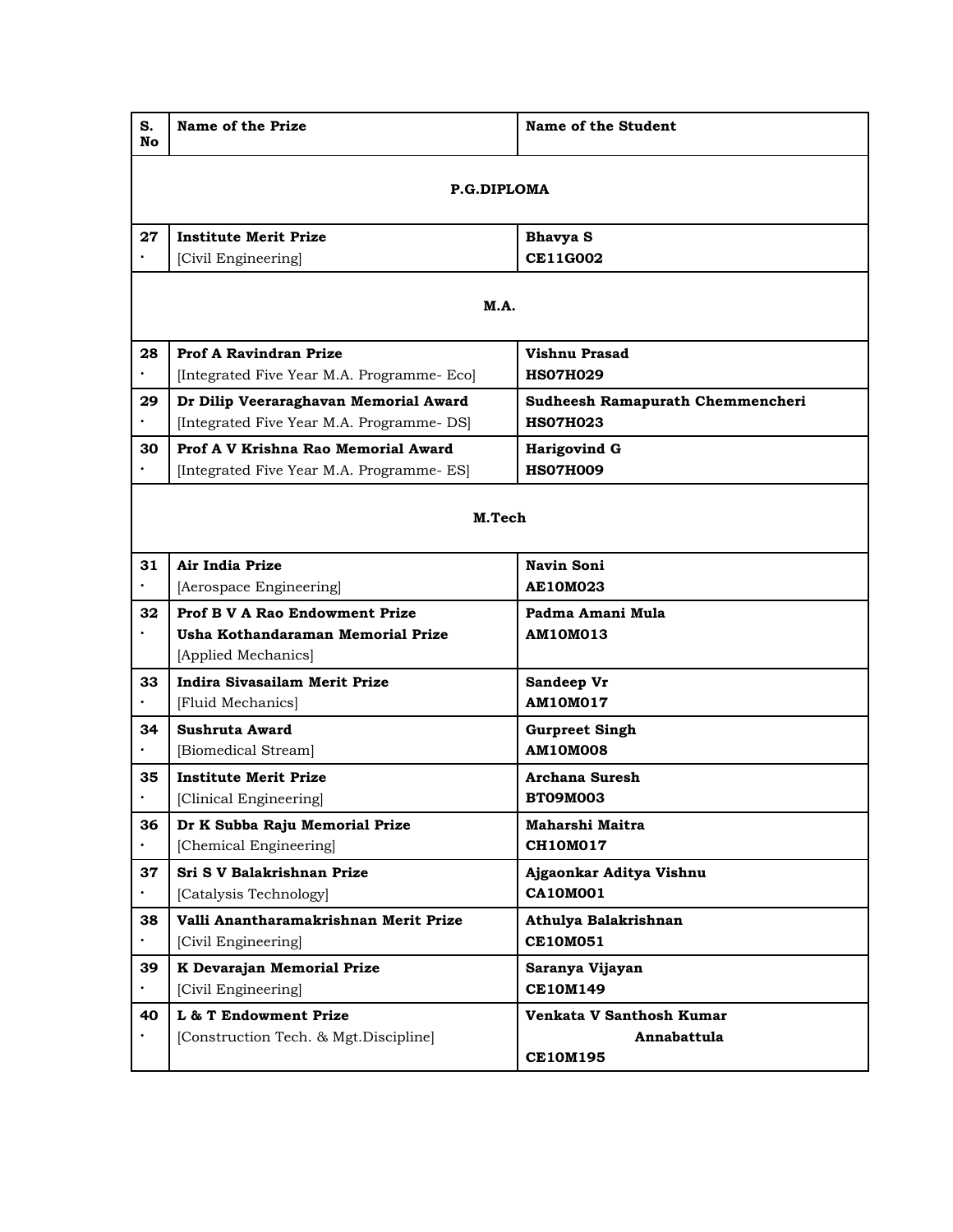| S.<br><b>No</b> | Name of the Prize                               | Name of the Student                           |
|-----------------|-------------------------------------------------|-----------------------------------------------|
| 41              | <b>CMC</b> Prize                                | Vijay E                                       |
| $\bullet$       | Prof H N Mahabala Endowment Prize               | <b>CS10M067</b>                               |
|                 | [Computer Science & Engineering]                |                                               |
| 42              | <b>Siemens Prize</b>                            | K Sri Ramya                                   |
|                 | [Electrical Engineering]                        | <b>EE10M051</b>                               |
| 43              | Prof Achim Bopp Endowment Prize                 | <b>Ahammed Muneer K V</b>                     |
|                 | [Electrical Engineering]                        | <b>EE10M101</b>                               |
| 44              | <b>Prof Helmut Neunzert Endowment Prize</b>     | <b>Chandra Shekhar Nishad</b>                 |
|                 | [Industrial Mathematics & Scientific Computing] | <b>MA10M001</b>                               |
| 45              | Prof B Sengupto Prize                           | Umesh M                                       |
|                 | [Mechanical Engineering]                        | <b>ME10M038</b>                               |
| 46              | Dr S Vaidyanathan Memorial Prize                | Theenathayalan K                              |
|                 | [Mechanical Engineering]                        | <b>ME10M132</b>                               |
| 47              | <b>Mico-Bosch Prize</b>                         | <b>Saswat Kumar Rout</b>                      |
|                 | [Mechanical Engineering]                        | <b>ME10M136</b>                               |
| 48              | S Anantharamakrishnan Merit Prize               | Sougata Roy                                   |
| $\bullet$       | [Mechanical Engineering]                        | <b>ME10M129</b>                               |
| 49              | Prof Ramamohana Rao Memorial Prize              | <b>Uday Shankar Roy</b>                       |
|                 | [Mechanical Engineering]                        | <b>ME10M089</b>                               |
| 50              | Delphi-TVS Diesel Systems Ltd. Prize            | Suresh Kumar N                                |
|                 | [Automotive Technology]                         | <b>AT10M008</b>                               |
| 51              | Prof Rama Rao Jayanti Memorial Prize            | Lino George                                   |
|                 | [Nuclear Engineering]                           | <b>NE10M005</b>                               |
| 52              | Sudharshan Bhat Memorial Prize                  | Jayalakshmi M                                 |
| $\bullet$       | [Metallurgical & Materials Engineering]         | <b>MM10M009</b>                               |
| 53              | <b>American Bureau of Shipping Prize</b>        | Punya Das Pv                                  |
|                 | [Ocean Engineering]                             | <b>OE10M009</b>                               |
| 54              | Prof K A V Pandalai Prize                       | Debasish Baruah                               |
|                 | [Ocean Technology & Management]                 | <b>OE10M032</b>                               |
|                 |                                                 |                                               |
|                 |                                                 | <b>Shan Victor Pereira</b><br><b>OE10M040</b> |
|                 |                                                 | (JOINT WINNERS)                               |
| 55              | Sri RRP SINHA & VIMLA DEWI Prize                | Abhishek Joshi                                |
|                 | [Petroleum Engineering]                         | <b>PE10M001</b>                               |
| 56              | Sri Krishnamurthy Sundarambal Prize             | M Saisunilkumar M Venkatarao                  |
|                 | [Solid State Technology]                        | <b>PH10M009</b>                               |
|                 |                                                 |                                               |
|                 |                                                 |                                               |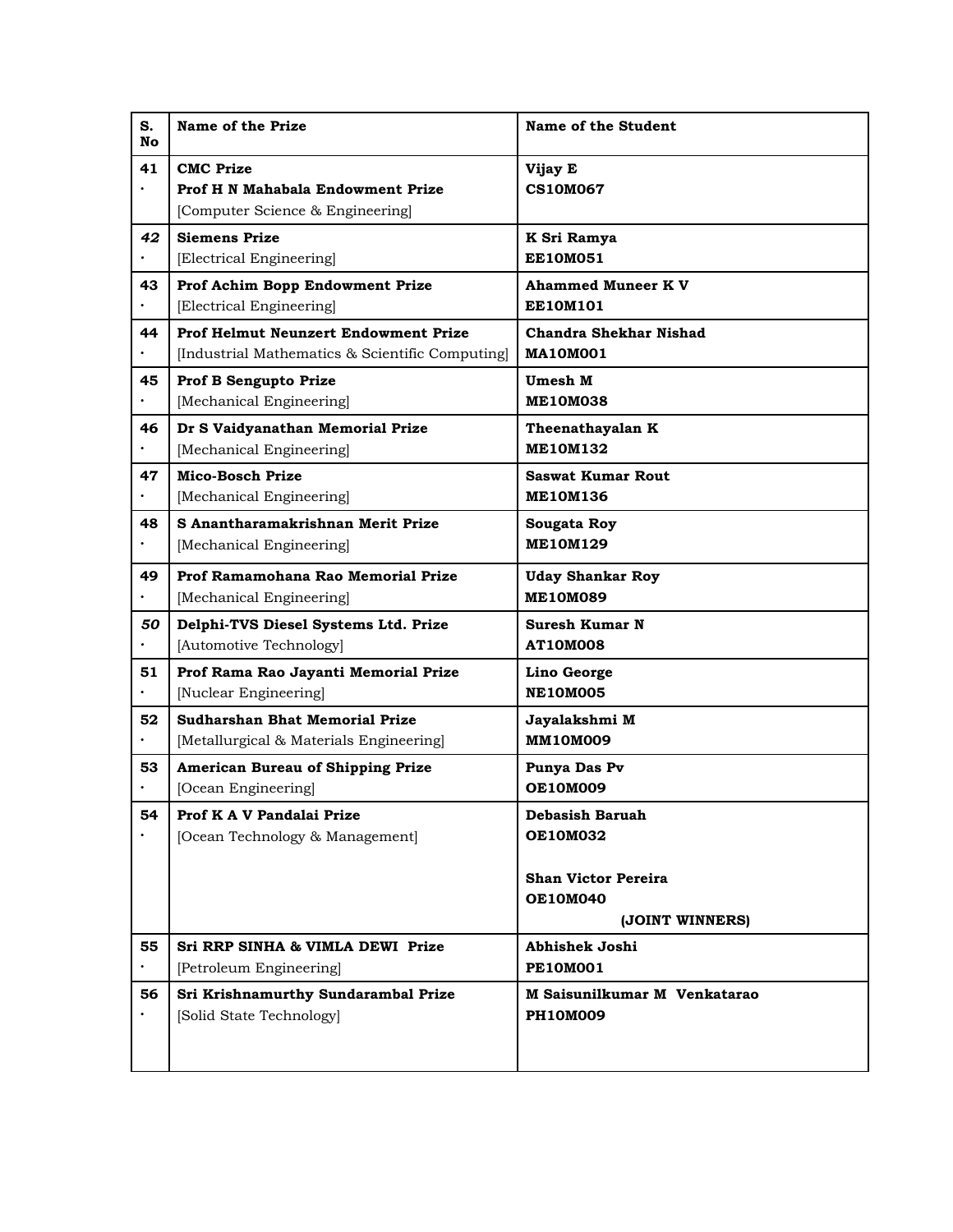| S.<br><b>No</b> | Name of the Prize                                         | Name of the Student                                                        |  |
|-----------------|-----------------------------------------------------------|----------------------------------------------------------------------------|--|
|                 | M.Sc.                                                     |                                                                            |  |
| 57              | Dr S R Ramadas 60th Birthday                              | R Srinivasan                                                               |  |
|                 | <b>Commemoration Award</b>                                | <b>CY10C042</b>                                                            |  |
|                 | Ratna Rao Memorial Prize                                  |                                                                            |  |
|                 | [Chemistry]                                               |                                                                            |  |
| 58              | <b>Mira Paul Memorial Prize</b>                           | Arundhathi Krishnan                                                        |  |
|                 | [Mathematics]                                             | <b>MA10C008</b>                                                            |  |
| 59              | Prof Chilukuri Ramasastry Memorial Prize                  | Apurva Sarkar                                                              |  |
|                 | [Physics]                                                 | <b>PH10C004</b>                                                            |  |
| M B A           |                                                           |                                                                            |  |
| 60              | <b>Coka Parthasarathy Prize</b>                           | Preetdeep Kaur Chawla                                                      |  |
| $\bullet$       | [Management Studies]                                      | <b>MS10A040</b>                                                            |  |
| 61              | <b>K V Arunkumar Memorial Prize</b>                       | Avinash Kumar Sinha                                                        |  |
|                 | [Management Studies]                                      | <b>MS10A011</b>                                                            |  |
| M.S./Ph.D.      |                                                           |                                                                            |  |
| 62              | Prof V Ramamurti Award<br>[Applied Mechanics]             | Srinivasan K<br><b>AM07D005</b>                                            |  |
| 63              | Shree Gaayathree Devi Award                               | Priyadarshini R S                                                          |  |
|                 | [Civil Engineering]                                       | <b>CE07D016</b>                                                            |  |
| 64              | <b>GE Ecomagination Excellence Award</b>                  | Srimuruganandam B                                                          |  |
| $\bullet$       | [Civil]<br>Engineering<br>Ecological<br>and               | <b>CE07D002</b>                                                            |  |
|                 | environmental protection]                                 |                                                                            |  |
| 65              | <b>Prof Langmuir Prize</b>                                | <b>Christy George</b>                                                      |  |
|                 | [Chemistry<br>Physical<br>Theoretical<br>and<br>Chemistry | <b>CY06D018</b>                                                            |  |
|                 |                                                           | Monalisa Mohapatra                                                         |  |
|                 |                                                           | <b>CY06D024</b>                                                            |  |
|                 |                                                           | (JOINT WINNERS)                                                            |  |
| 66              | <b>Prof Werner Prize</b>                                  | Shubhankar Kumar Bose *                                                    |  |
| $\bullet$       | [Chemistry – Inorganic & Analytical Chemistry]            | CY07D012                                                                   |  |
| 67              | Prof C N Pillai Prize                                     | Murali A                                                                   |  |
|                 | [Chemistry – Organic & Bio Chemistry]                     | <b>CY04D046</b>                                                            |  |
|                 |                                                           | <b>Suheel Kumar Porwal</b><br>$\ast$<br><b>CY05D030</b><br>(JOINT WINNERS) |  |